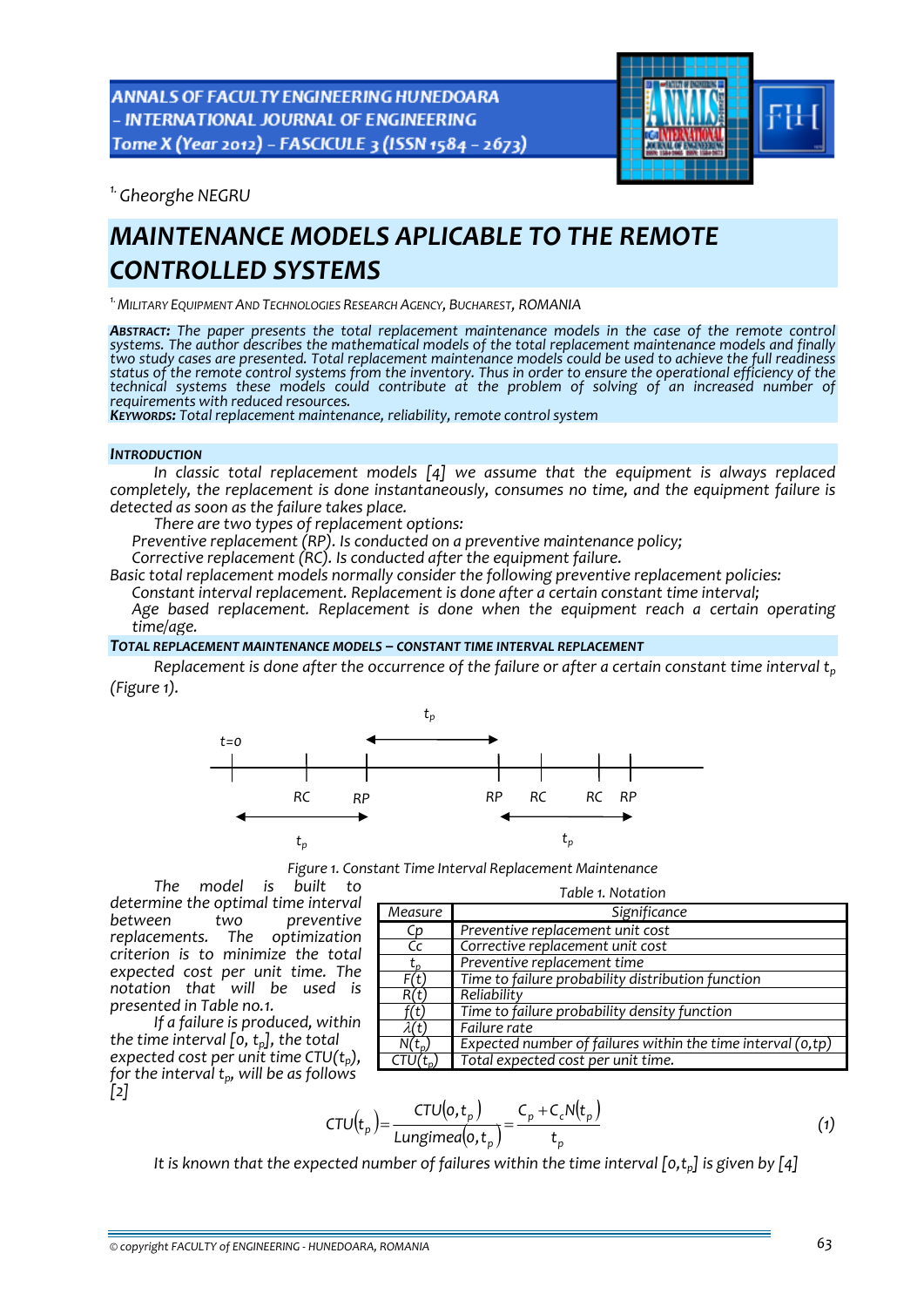$$
N(t_p) = \int_{0}^{t_p} \lambda(t)dt
$$
 (2)

*where* λ*(t) is the failure rate.*

*The failure rate is given by*

$$
\lambda(t) = \frac{f(t)}{R(t)}\tag{3}
$$

*The relation calculus between F(t) and R(t) is given by*

$$
F(t)=1-R(t) \tag{4}
$$

*The time to failure probability distribution function F(t) is given by* 

$$
F(t) = \int_{0}^{t} f(t)dt
$$
 (5)

#### *PREVENTIVE AGE BASED REPLACEMENT*

*In this case, the preventive replacement is done after the system/equipment functioned a certain operating time/age, tp (Figure 2). In case of the system/equipment failure a corrective replacement is done and the next preventive replacement is scheduled after tp units of time. The objective is to calculate the optimum*  $t<sub>p</sub>$  *which minimizes CTU(tp).* 



*Figure 2. Preventive Age Based Replacement Maintenance*

*The time the equipment could reach the preventive replacement time is tp. This will happen with a probability equal to*  $\overline{R}(t_p)$ , *or fail before that time*, *with a probability equal to*  $F(t_p)$ .

*The* expected cost for the interval  $(o,t_p)$  is now equal to  $C_pR(t_p)+C_cF(t_p)$ , and the expected length of the cycle is equal to  $t_p$  times the probability of the preventive cycle  $R(t_p)$ , plus the expected length of *the failure cycle times the probability of the failure*  $F(t_n)$ *.* 

*The length of the failure cycle can be estimated as follows [2]*

$$
TD(t_p) = \frac{\int_{0}^{t_p} tf(t)dt}{F(t_p)}
$$
\n(6)

*The total expected cost per unit time CTU*( $t<sub>p</sub>$ ), *for the interval*  $t<sub>p</sub>$ , *will be as follows* [2]:

$$
CTU(t_p) = \frac{C_p R(t_p) + C_c F(t_p)}{t_p R(t_p) + TD(t_p) F(t_p)}
$$
\n(7)

# *Case Study 1 – Input Data*

*In order to present the application of the above mentioned model we consider the case of a remote control system (Figure no. 3) which is designed to equip the armored vehicles. The main components of the remote control system are presented in Table no. 2.*

|                                          | Table 2- Mail Components of the remote control system |                                       |                                                                  |  |  |
|------------------------------------------|-------------------------------------------------------|---------------------------------------|------------------------------------------------------------------|--|--|
|                                          | No.                                                   | System                                | Subsystem                                                        |  |  |
| 531                                      |                                                       | Operational<br>control<br>system (S1) | Target tracking system (S11)                                     |  |  |
| S1                                       |                                                       |                                       | Computing system (S12)                                           |  |  |
| S2<br>S3                                 |                                                       |                                       | Driving gear system of the operational control<br>system (S13)   |  |  |
| S1                                       |                                                       | Main                                  | Acting component (S21)                                           |  |  |
|                                          | 2                                                     | system (S2)                           | Feeder (S22)                                                     |  |  |
| S3<br>S2                                 | $\overline{\mathbf{3}}$                               | Command<br>and control<br>system (S3) | Acquisition data module from operational<br>control system (S31) |  |  |
| S1<br>S3                                 |                                                       |                                       | Acquisition data module from main system<br>(S32)                |  |  |
| Figure 3. A schematic view of the remote |                                                       |                                       | Acquisition data module from electrono-optic<br>system (S33)     |  |  |
| control system                           |                                                       |                                       | Integration/processing/command module at<br>system level (S34)   |  |  |

*Table 2‐ Main components of the remote control system*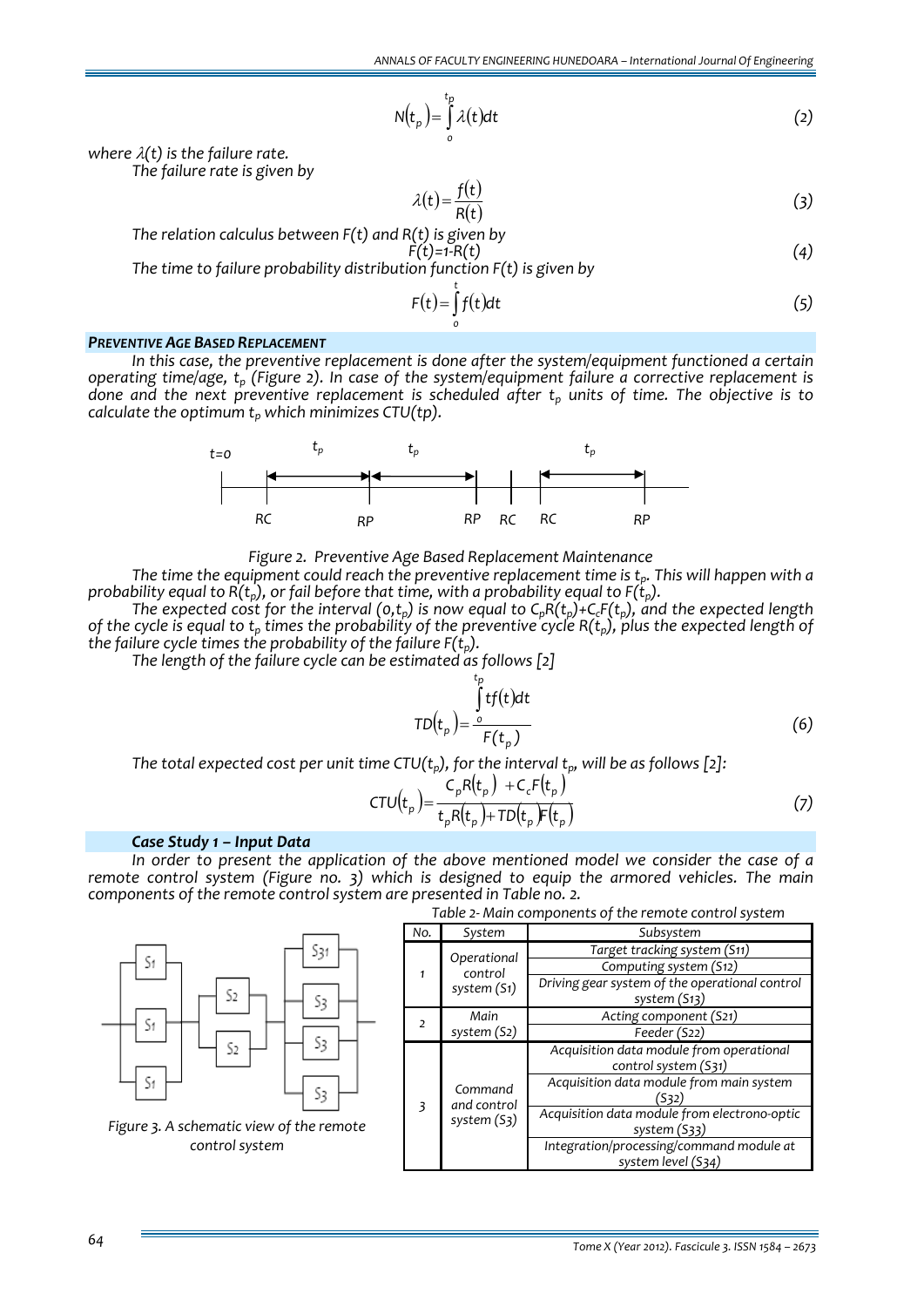The failures occurred within the interval [0.27] as well as the calculus in order to obtain the time *to failure probability density function f(t) are presented in the Table 3. Thus will be obtained*

$$
f(t) = \frac{1}{27}, \quad \text{pentru} \quad o \le t_p \le 27
$$

*Table 3. Failures of the remote control system*

| Periods                 | Failure/<br>Fire<br>control<br>system | <sup>-</sup> ailure/<br>Main<br>system | Failure/<br>Comman<br>d and<br>control<br>system | Total          | f(t)                   |
|-------------------------|---------------------------------------|----------------------------------------|--------------------------------------------------|----------------|------------------------|
| $\mathbf{1}$            | 1/S13                                 | 1/522                                  | 1/S31; 1/S34                                     | 4              | 4/108=1/27             |
| $\overline{2}$          | 1/S11;1/S13                           | 1/521                                  | 1/534                                            | 4              | $4/108=1/27$           |
| $\overline{\mathbf{3}}$ |                                       | 1/S21;1/S22                            | 1/S32;1/S33                                      | $\overline{4}$ | $4/108=1/27$           |
| $\overline{4}$          | 1/512                                 |                                        | 1/S31;2/S32                                      | 4              | $4/108=1/27$           |
| 5                       | 1/S13;1/S12                           |                                        | 1/S32;1/S34                                      | 4              | $4/108=1/27$           |
| 6                       | 1/511                                 | 3/522                                  |                                                  | $\overline{4}$ | $4/108=1/27$           |
| 7                       | 1/513                                 | 2/521                                  | 1/532                                            | $\overline{4}$ | $4/108=1/27$           |
| $\overline{8}$          |                                       | 2/522                                  | 1/S32;1/S34                                      | $\overline{4}$ | $4/108=1/27$           |
| 9                       |                                       | 2/S21;2S22                             |                                                  | $\overline{4}$ | $4/108=1/27$           |
| 10                      |                                       | 2/522                                  | 2/S34                                            | $\overline{4}$ | $4/108=1/27$           |
| 11                      | 1/S13;1/S11                           | 1/522                                  | 1/534                                            | $\overline{4}$ | $4/108=1/27$           |
| 12                      | 1/S13;1/S11                           | 1/522                                  | 1/534                                            | 4              | $4/108=1/27$           |
| 13                      | 1/S13;1/S11                           | 1/522                                  | 1/534                                            | $\overline{4}$ | $4/108=1/27$           |
| 14                      | 2/513                                 |                                        | 2/S34                                            | $\overline{4}$ | $4/108=1/27$           |
| 15                      | 1/513                                 | 2/522                                  | 1/534                                            | $\overline{4}$ | $4/108=1/27$           |
| 16                      | 2/S13                                 | 1/522                                  | 1/S34                                            | $\overline{4}$ | 4/108=1/27             |
| 17                      | 1/S13                                 |                                        | 3/S34                                            | $\overline{4}$ | $4/108=1/27$           |
| 18                      | 1/S13;2/S11                           |                                        | 1/S34                                            | $\overline{4}$ | $4/108=1/27$           |
| 19                      | 3/513                                 |                                        | 1/S34                                            | $\overline{4}$ | $4/108=1/27$           |
| 20                      | 2/513                                 | 1/522                                  | 1/534                                            | $\overline{4}$ | $4/108=1/27$           |
| 21                      | 1/S13                                 | 1/522                                  | 2/534                                            | $\overline{4}$ | $\frac{1}{4}$ 108=1/27 |
| 22                      | 1/513                                 | 2/522                                  | 1/S34                                            | $\overline{4}$ | $4/108=1/27$           |
| 23                      | 3/513                                 |                                        | 1/534                                            | $\overline{4}$ | 4/108=1/27             |
| 24                      | 1/513                                 |                                        | 3/S34                                            | $\overline{4}$ | 4/108=1/27             |
| 25                      | 1/513                                 | 1/521;1/522                            | 1/534                                            | $\overline{4}$ | 4/108=1/27             |
| 26                      | 1/S13                                 | 2/522                                  | 1/S34                                            | $\overline{4}$ | $4/108=1/27$           |
| 27                      | 2/513                                 |                                        | 2/534                                            | $\overline{4}$ | $4/108=1/27$           |
| Total                   |                                       |                                        |                                                  | 108            | $\mathbf{1}$           |



*It is assumed that the values of the replacement maintenance costs are Cc=300 monetary units respectively Cp=90 monetary units.* 

#### *OUTPUT DATA*

*The goal is to compute the optimum time tp in order to minimize the total expected cost per unit time*  $CTU(t_p)$  *for the maintenance of the system/equipment in the case of the Constant Time Interval Replacement policy utilization.*

*The expected number of failures for the time interval tp is given by*

$$
N(t_p) = \int_0^{t_p} \lambda(t) dt = \int_0^{t_p} \frac{f(t)}{1 - F(t)} dt
$$

*Thus after the integration the expected number of failures will be* 

$$
N(t_p) = \int_0^{t_p} \lambda(t)dt = \int_0^{t_p} \frac{f(t)}{1 - F(t)} dt = \ln \frac{27}{27 - t_p}
$$

*where*

$$
F(t) = \int_{0}^{t} f(t)dt = \int_{0}^{t} \frac{1}{27} \, dt = \left| \frac{t}{27} \right|_{0}^{t} = \frac{t}{27} - \frac{0}{27} = \frac{t}{27}
$$

*The total expected cost per unit time CTU(t<sub>p</sub>), for the interval*  $t_p$ , *is defined by* 

CTU 
$$
(t_p)
$$
 =  $\frac{C_p + C_c N(t_p)}{t_p}$  =  $\frac{90 + 300 \ln \frac{27}{27 - t_p}}{t_p}$ 

*Based on the values of the CTU(t<sub>p</sub>)*, *where*  $t_p$  *belong the interval* [1, 27], *is obtained the graphic representation from Figure 4.*

> *The minimum value for*  $CTU(t_p)$  *is obtained for tp=13 months with a value CTU(13)=22.07 monetary units per month.*

# *CASE STUDY 2 – INPUT DATA*

*Will be used the same input data like in the Case study 1.*

#### *OUTPUT DATA*

*The goal is to calculate the optimum*  $t_p$  *which minimizes*  $CTU(t_p)$ . *The length of the failure cycle can be estimated as follows*

$$
TD(t_p) = \frac{\int_{0}^{t_p} tf(t)dt}{F(t_p)} = \frac{\int_{0}^{t_p} t \frac{1}{27} dt}{\frac{1}{27}t_p} = \frac{t_p}{2}
$$

*The total expected cost per unit time CTU(t<sub>p</sub>)*, *for the interval t<sub>p</sub>*, *is defined by*